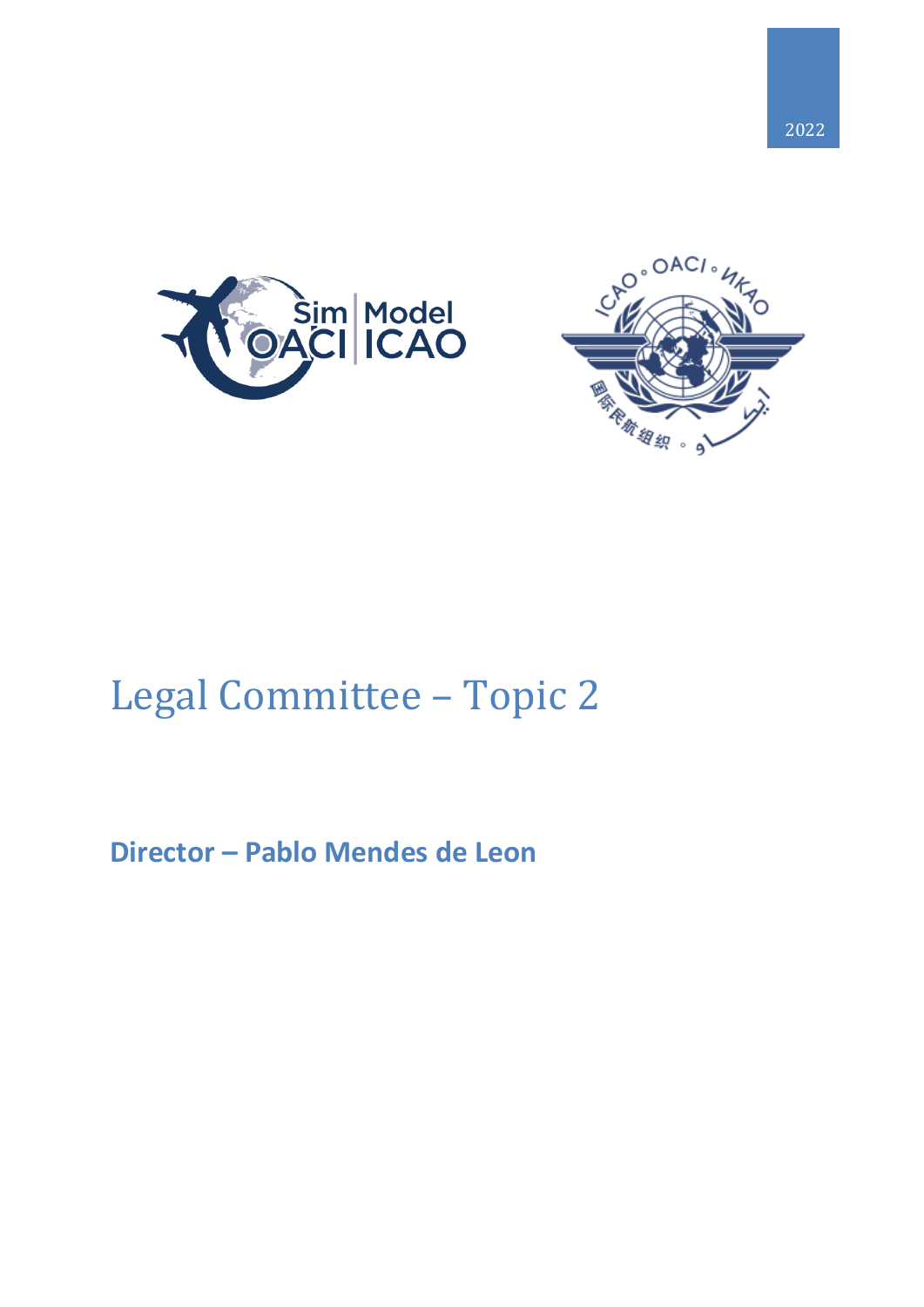# BACKGROUND PAPER ON 'FAIR COMPETITION' IN INTERNATIONAL AIR TRANSPORT

### **1. Introduction – definition of terms**

In international air law, international trade law, competition law and international law generally various terms are used when identifying competition. Legal acts may refer to:

- fair competition;
- unfair competition;
- **•** open competition;
- global competition;
- free competition;

**.** 

- effective competition;
- **EXECUTE:** Propertition;
- workable competition;
- reasonable competition.

However, these terms are not or rarely defined in the acts referring to them.

It is not easy to define 'fair competition' and even 'competition' either as its interpretation varies from one part of the globe to another. Moreover, in certain Anglo-Saxon jurisdictions, the term *antitrust* is designed to outlaw the restriction of competition by large companies, who co-operated with rivals to fix outputs, prices and market shares, initially through trusts. The above terminology makes the shaping of international law for aviation challenging, because all of these perceptions, reflecting differences in culture, trade and policy making, must be taken into account in that process.

# **2. Economic regulation of international air services under the Chicago Convention**

The Chicago Convention on international civil aviation (1944) which has been ratified by 193 States (per November 2021), is considered as the constitution of world-wide civil aviation. It starts with the unequivocal proclamation of the principle of 'complete and exclusive' sovereignty as a 'security measure'.<sup>1</sup> As a corollary of the sovereignty governing national airspace it was *de iure* closed for foreign aircraft and their operators, that is, international airlines.

In the economic field, this starting point is laid down in Article 6 of the Chicago Convention, which prescribes that 'special permission' must be granted for the operation of scheduled international air services. Such 'special permission' is given in so-called *Air Services Agreements* between States, opening each other's national airspace and market for the operation of international air services, and

 $1$  See, Art. 1: "The contracting States recognize that every State has complete and exclusive sovereignty over the airspace above its territory."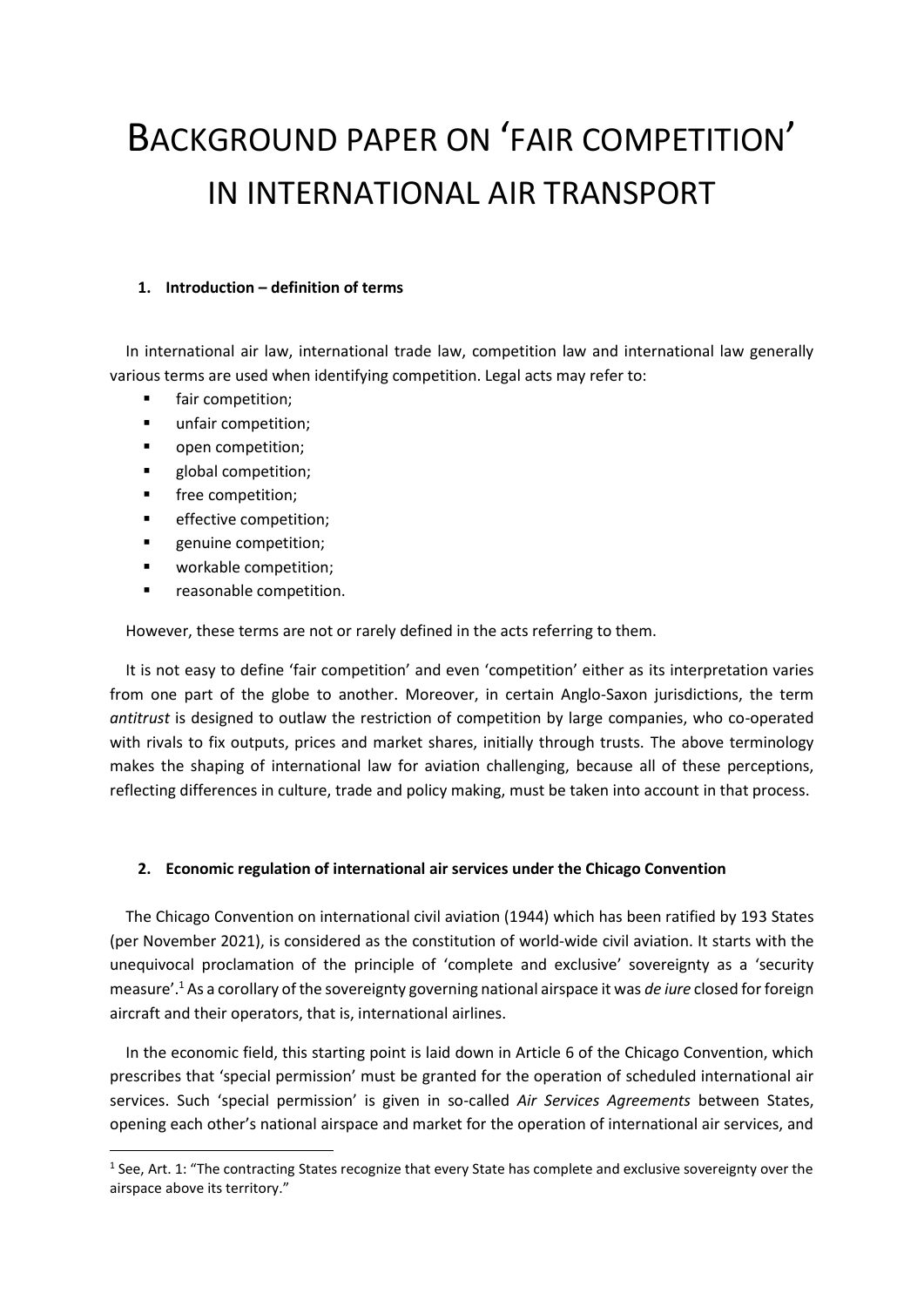containing conditions pertaining to market access and market behaviour of the designated airlines. There are at present about 5000 bilateral air agreements, regulating international air services and market access world-wide.

Due to the above principle of sovereignty, there is no transfer of national competencies in the economic field to ICAO or any other international let alone supra-national organisation, except in the special case of the EU, and certain other regional organisations including, step by step, the Association of South East Asian Nations (ASEAN). States determine *de iure* who flies in their national airspace, and, if so, under what terms and conditions.

Those terms and conditions include but are not limited to:

- designation of airlines, that is, which and how many airlines may fly;
- **the routes which those designated airlines are entitled to fly;**
- the capacity which those airlines may offer, that is, the size, the frequency and the configuration of the aircraft;
- the prices which the designated airlines may quote;
- a competition regime, if applicable;
- the regime for taxes and charges;
- access to infrastructure, that is, airports and airport related facilities,

which are laid down in such air services agreements.

To sum up, aviation States started their air transport activities after the Second World War with reliance on the principle of sovereignty. National airspace was closed by the establishment of this principle. National airspace could be opened up by engaging into bilateral agreements or multilateral Air Services Agreements. This is what happened in the decades following the conclusion of the Chicago Convention, to begin with under the Bermuda I agreement concluded between the United States (US) and the United Kingdom in 1946.

### **3. Towards deregulation and liberalisation of international air services**

Following deregulation in the US and liberalisation in the EU, such Air Services Agreements granted designated airlines more freedom to offer and operate the agreed international air services. Restrictions on the economic parameters of the air services, including routes to be followed, points to be served, frequencies of the operations, the capacity in terms of passenger seats and cargo volume to be used, and prices to be set for these services were left to decisions made by the airlines rather than regulated under the traditional air services.

Moreover, in certain cases, such as the EU-US agreement on air transport of 2007/2010, the EU-Canada agreement on air transport of 2009, and the EU-Qatar agreement (2019), bilateral Air Services Agreements became multilateral agreements. They also included provisions on how to deal with competition in regimes which proceed from a more market oriented approach and how competition authorities should work together in other to solve anti-competitive conduct of airlines which are subject to these agreements, reckoning with, for instance, the 'positive comity principle.'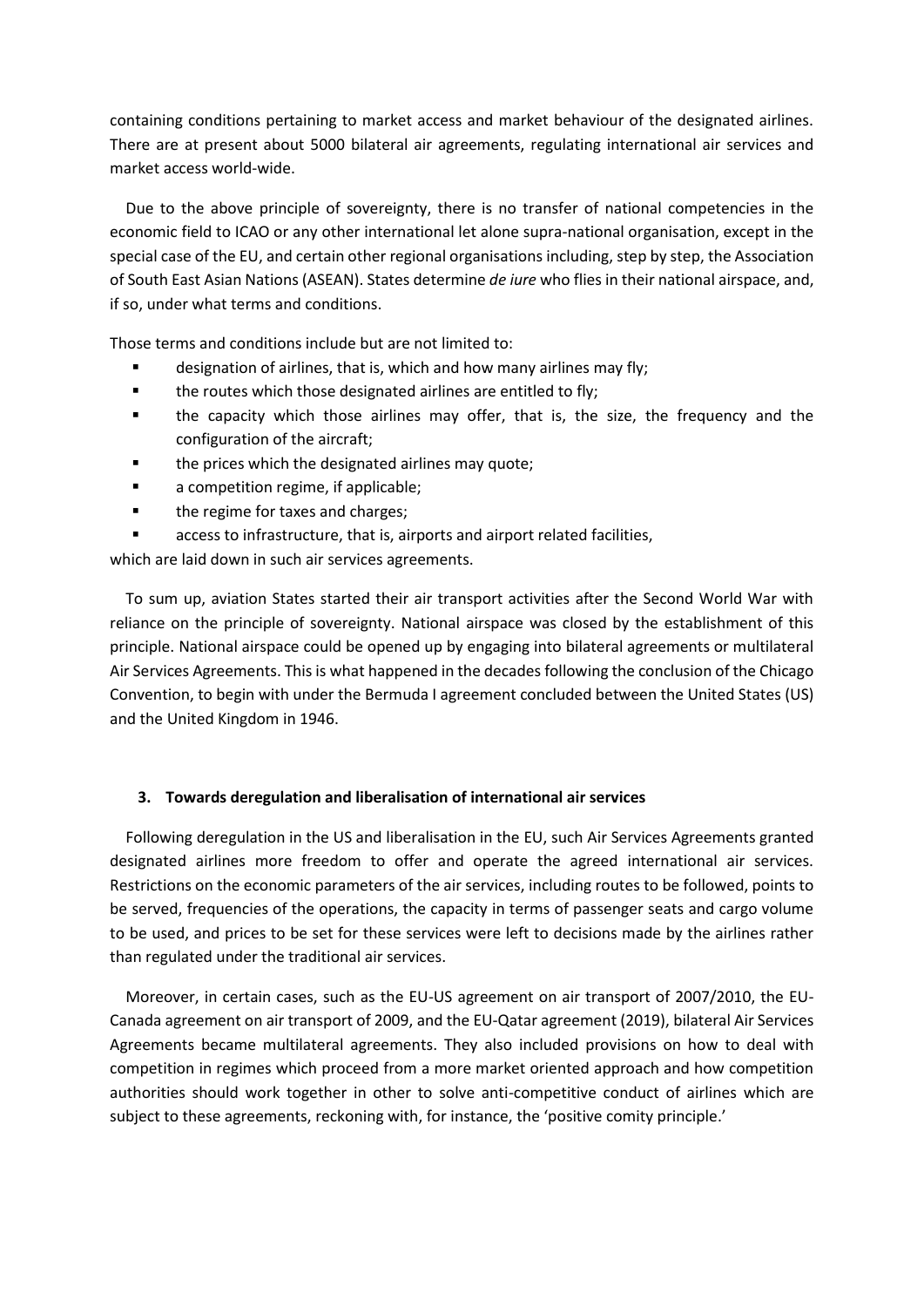## **4. Questions**

- A. A principal term currently used by policymakers is 'fair competition'; how would you define it?
- B. Does the Chicago Convention address competition between airlines in any way?
- C. How would you assess the relationship between Air Services Agreements and competition law regimes in terms of 'fair competition'?
- D. Do you envisage a role for ICAO to give policy directions for or regulate 'fair competition'?
- E. Would you support the establishment of a global convention providing rules for
	- 'fair competition' between airlines, and/or
	- Remedies designed to combat anti-competitive conduct of airlines, and/or
	- cooperation between competition authorities, and or
	- **Standards for the harmonising of competition law regimes?**

Please explain your standpoints by referring to legal acts, policy documents and case law.

### **5. Bibliography**

**BOOKS**

Pablo Mendes de Leon, *Introduction to Air Law,* Chapters 2 and 3 (2017)

B. Havel& G. Sanchez, *The Principles and Practice of International Aviation Law* (2014)

M. Milde, *International Air Law and ICAO*(2008)

L. Weber, *International Civil Aviation Organization: An Introduction* (2007)

B..F. Havel, *Beyond Open Skies: A New Regime for International Aviation* (2007)

### **ARTICLES**

J.J. Janezic and S. Stadlmeier *Air Transport Services, Non-discrimination and the 'General Rules' of the EU Treaties* 39(4/5) Air & Space Law 261-274 (2014)

Pablo Mendes de Leon *The International Civil Aviation Organization (ICAO)*, 5 The Max Planck Encyclopaedia of International Law 413-417 (2012)

U. Schulte-Strathaus *EU Market Access Developments* – *10 Years*'Open *Skies'* -*How to Proceed from Here*? 62(1) Zeitschrift für Luft-und Weltraumracht 75-81 (2012)

B.F. Havel and G. Sanchez, *Do We Need a New Chicago Convention*? 11(1) Issues in Aviation law and Policy 7-22 (2011)

M. Franklin, *Sovereignty and the Chicago Convention: English Court of Appeal Rules on the Northern Cyprus Question*,